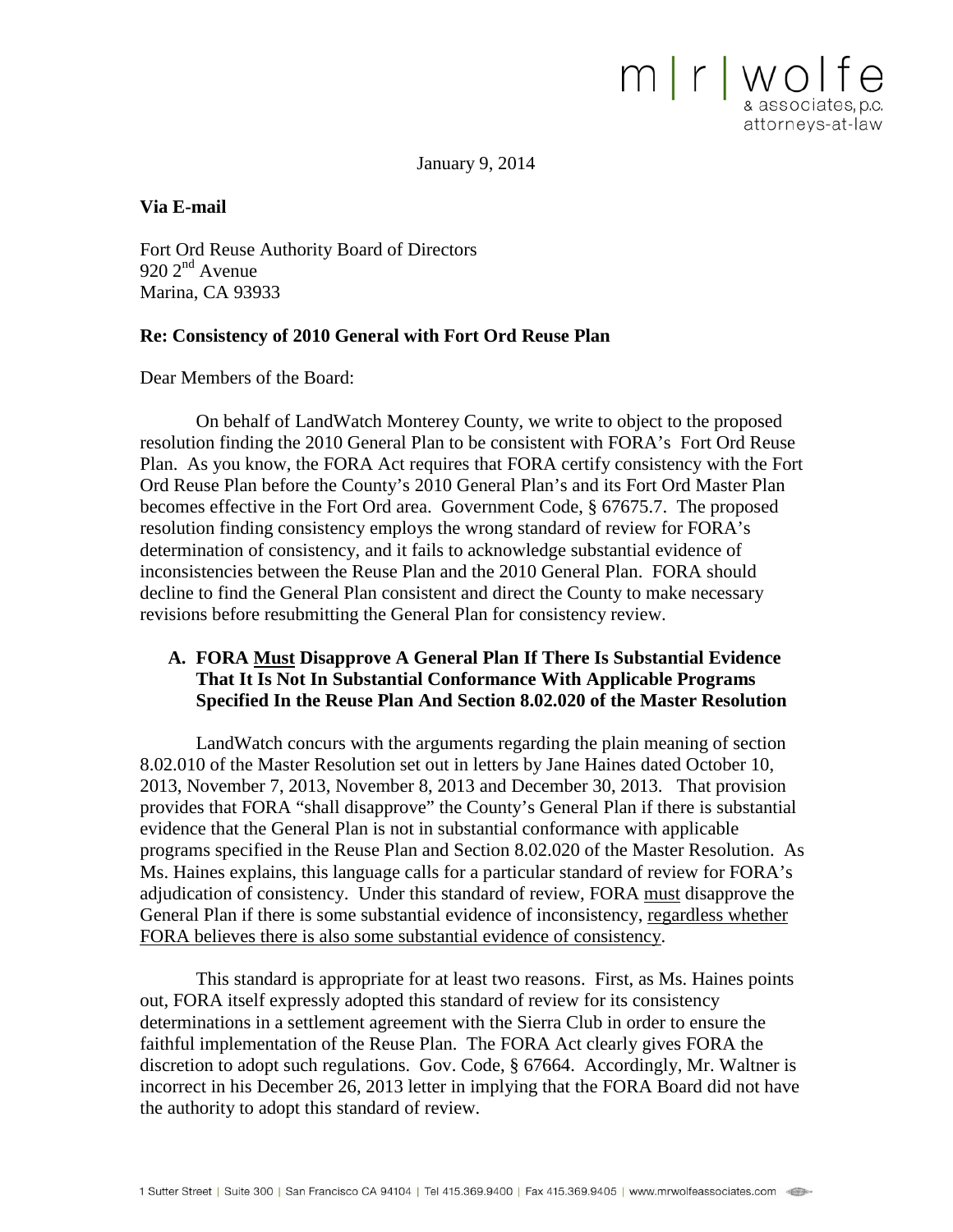January 9, 2014 Page 2

In fact, as Mr. Waltner points out, there is no case law authority that would require FORA to uncritically apply the substantial evidence standard of review used in General Plan consistency determinations under the California Planning and Zoning Law. Accordingly, FORA's adoption of the standard of review in Master Resolution section 8.02.010 is not an "implied modification of the applicable standard of review" as Mr. Walter contends, because FORA has reasonably decided to adopt this standard of review to guide its consistency determinations and because nothing in the statute or case law bars it from doing so. If the current FORA Board wishes to establish a different regulation to guide its consistency review, it may do so, consistent with its obligations under the settlement agreement. But until it does revise its regulation, it must abide by it.<sup>[1](#page-1-0)</sup>

Second, the Master Resolution expressly mandates that the County actually include all applicable open space and conservation policies and programs in its General Plan:

"Prior to approving any development entitlements, each land use agency shall act to protect natural resources and open spaces on Fort Ord territory by including the open space and conservation policies and programs of the Reuse Plan, applicable to the land use agency, into their respective general, area, and specific plans." Master Resolution, § 8.02.020(a), emphasis added.

Again, this regulation was adopted by FORA to ensure faithful implementation of the Reuse Plan. In effect, § 8.02.020(a) requires each agency faithfully to identify and incorporate into its General Plan each applicable open space and conservation policy and program in the Reuse Plan.

The policy rationale for the requirement to incorporate each applicable policy or program is clear. Issuance of development entitlements is guided in the first instance by a determination whether those entitlements are consistent with member agencies' general plans. Gov. Code, § 67675.6; Master Resolution § 8.01.030(a). Indeed, FORA has shown extraordinary deference to member agency general plans in its past consistency determinations. This deference is only warranted if the member agency general plan faithfully incorporates each applicable open space and conservation policy and program. Master Resolution sections 8.02.010 and 8.02.020(a), adopted in the Sierra Club settlement agreement, were intended to require that general plans provide a blueprint that ensures that projects consistent with those general plans are also consistent with the Reuse Plan.

<span id="page-1-0"></span><sup>&</sup>lt;sup>1</sup> Mr. Waltner also suggests that FORA's adoption of the "strict adherence" standard of review would somehow trespass on the judicial standard of review. Not so. FORA's consistency determination is not a judicial review, it is an administrative adjudication. Courts are comfortable reviewing agency adjudications under a variety of standards of review. For example, depending on the context, courts review agency CEQA determinations under a "fair argument" standard, which is analogous to the "strict adherence" standard advocated by Ms. Haines, and, alternatively, under a substantial evidence standard when warranted.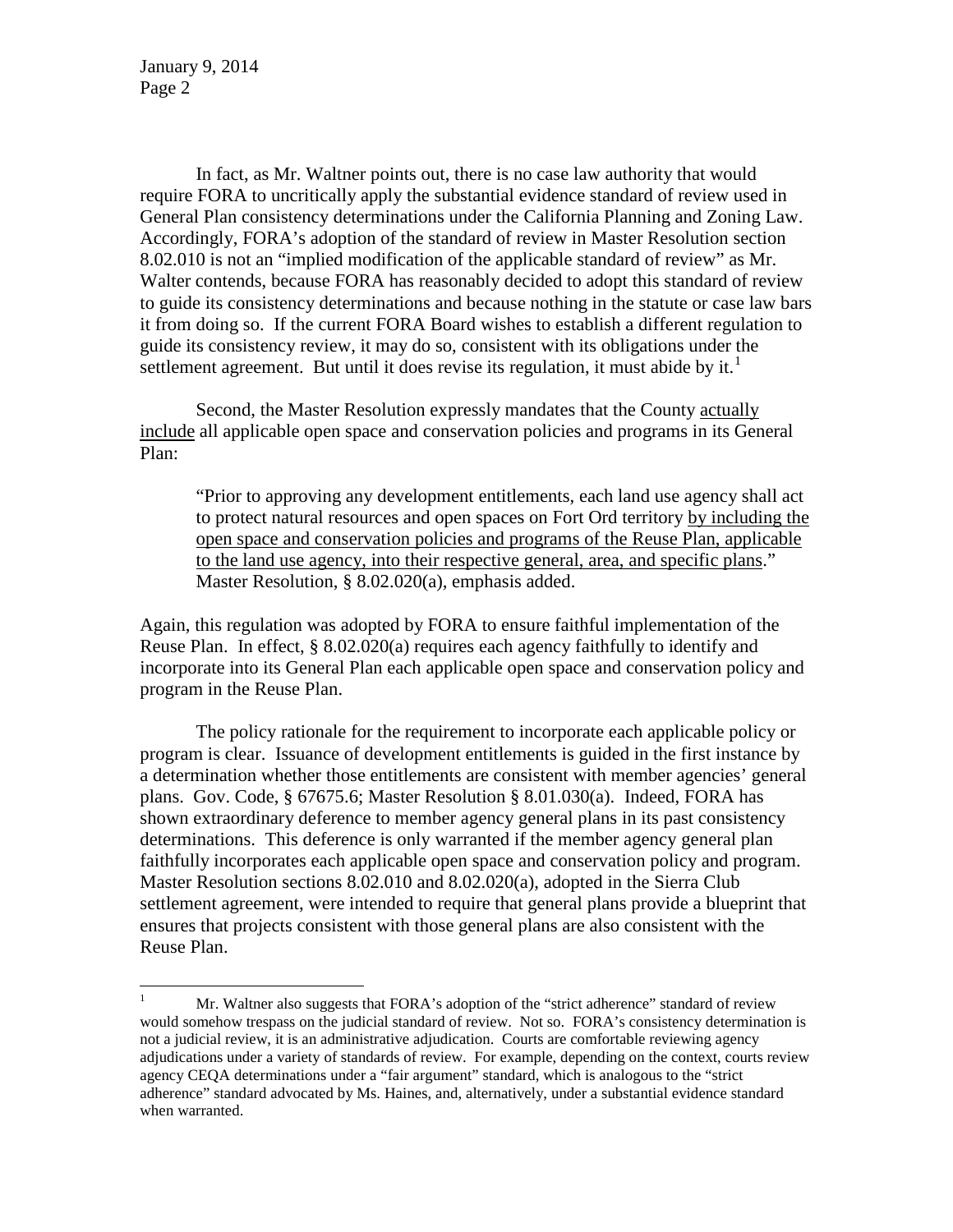January 9, 2014 Page 3

Thus, contrary to Mr. Waltner's December 26 letter, it is not sufficient that the County's general plan purports generally to incorporate the Reuse Plan. If that were all that is required, the recitation of applicable polies and programs in the member agency general plans would not be required at all. Indeed, the language on which Mr. Walter apparently relies, "[t]his plan incorporates all applicable policies and programs contained in the adopted Reuse Plan as they pertain to the subject area," could be interpreted as a finding that the omitted and misstated policies are not applicable. Thus, instead of a guarantee that the misstated and omitted policies will be honored, this provision could be interpreted as a promise to ignore them.

Again, as Ms. Haines has pointed out, the proposed FORA resolution finding consistency sets forth the wrong standard of review for the FORA Board's adjudication. In particular, recital "L" is incorrect in implying that that consistency may be found merely on a finding that there is substantial evidence of consistency. The correct standard should be articulated with reference to Master Resolution section 8.02.010, which requires a finding of inconsistency if there is substantial evidence that the General Plan does not include all applicable open space and conservation policies and programs.

## **B. There Is Substantial Evidence That The 2010 General Plan is Not In Substantial Conformance With Applicable Programs Specified In the Reuse Plan and Section 8.02.020 of the Master Resolution**

The relevant question in FORA's consistency review of the County's General Plan is not whether some future development project will or will not comply with applicable open space and conservation policies and programs, but whether the General Plan document meets the mandate of Master Resolution section 8.02.020 to include those policies and programs. Ms. Haines and the Sierra Club have clearly presented substantial evidence that the 2010 General Plan fails adequately to reflect critical policies and programs in the Reuse Plan.

- The General Plan fails to include the Reuse Plan's applicable Recreation/Open Space Land Use Program A-1.2 requiring recordation of a Natural Ecosystem Easement deed restriction. See Haines letters of October 10, 2013 and November 7, 2013; Sierra Club letter of October 10, 2013. LandWatch appreciates the County's statement that it is "committed to complying" with the Reuse Plans Ecosystem Easement Deeds Program 1-1.2. See Benny Young letter, October 23, 2013. If so, the County should not object to memorialize that commitment through inclusion of the applicable language in the 2010 General Plan. However, a commitment made outside the General Plan that applicable policies will be honored in the future is not relevant to whether the General Plan itself properly reflects the Reuse Plan
- The General Plan omits the applicable Reuse Plan Noise Program B-1.2 requiring segregation of noise generating uses from sensitive receptors. See Haines letters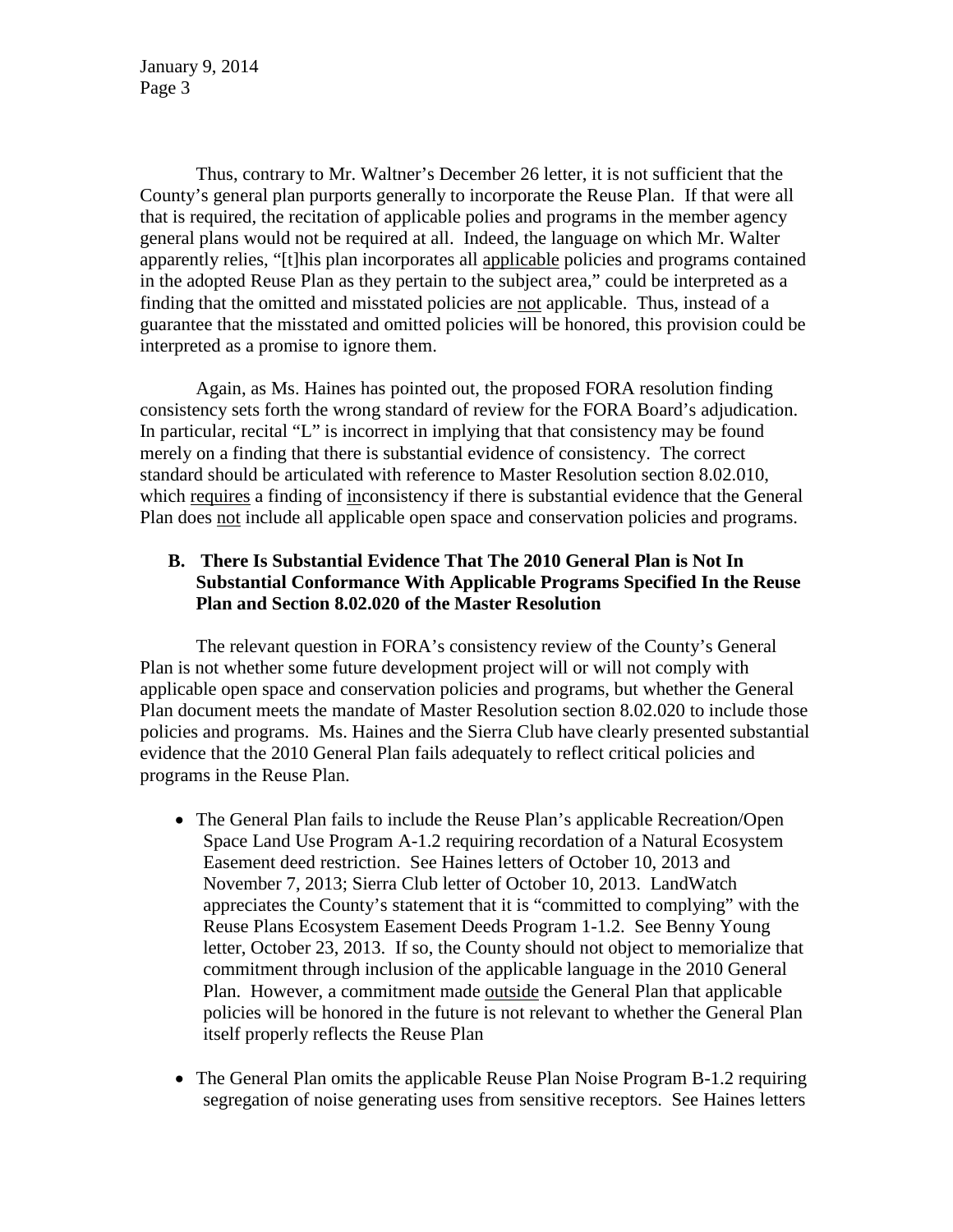of October 10, 2013 and November 7, 2013. The County has not addressed this omission. The program is clearly intended to protect sensitive users from significant noise impacts.

- The General Plan omits a material portion of Recreation/Open Space Land Use Program B-2.1 requiring habitat buffers to be at least 150 feet and requiring that the buffers not contain roadways. See Haines letters of October 10, 2013, and November 7, 2013; Sierra Club letter of October 10, 2013. The County has not addressed this omission. The policy is clearly intended to protect habitat from development impacts.
- General Plan Recreation/Open Space Policy Land Use Policy A-1 misquotes the applicable Reuse Plan policy by changing "shall protect" to "shall encourage the conservation and preservation. . ." See Sierra Club letter of October 10, 2013. The County claims that this word change was only intended to protect resources on three particular sites that have already been protected "through implementation" affecting these three sites. It is not clear that the intent of the language was so limited. In any event, there may yet be future implementation actions affecting these sites and there is no reason that the County should object to using the specific language that was adopted in the Reuse Plan CEQA review.

In sum, because the issue at hand is whether the General Plan contains applicable policies and programs, the relevant evidence here is simply the evidence that one document includes the applicable policy or program and the other does not. Therefore Mr. Waltner is incorrect that Ms. Haines has not identified the substantial evidence upon which she is relying.

Again, the issue before FORA is not the consistency of a specific development project but the consistency of two planning documents. However, it is foreseeable that the failure to attain consistency between these documents will have real world impacts. The Reuse Plan policies at issue were specifically adopted to address environmental impacts of future development, and the provisions and specific wording of these policies were salient in FORA's CEQA conclusions about the Reuse Plan. As noted, Sierra Club points out that the Reuse Plan's language for Recreation/Open Space land Use Policy A-1 was crafted in the Final EIR for the Reuse Plan in order to mitigate impacts. The County admits in its October 23<sup>rd</sup> letter that it incorrectly adopted the Reuse Plan language identified at the time of the Draft EIR for the Reuse Plan. If FORA approves language that is inconsistent with the Reuse Plan provisions, it cannot assume that the changes have no environmental consequence, and must undertake a new CEQA review.

# **C. Conclusion**

LandWatch joins the Sierra Club and Ms. Haines in opposing the proposed consistency determination. The County must modify its General Plan so that it faithfully reflects all applicable open space and conservation policies and programs.